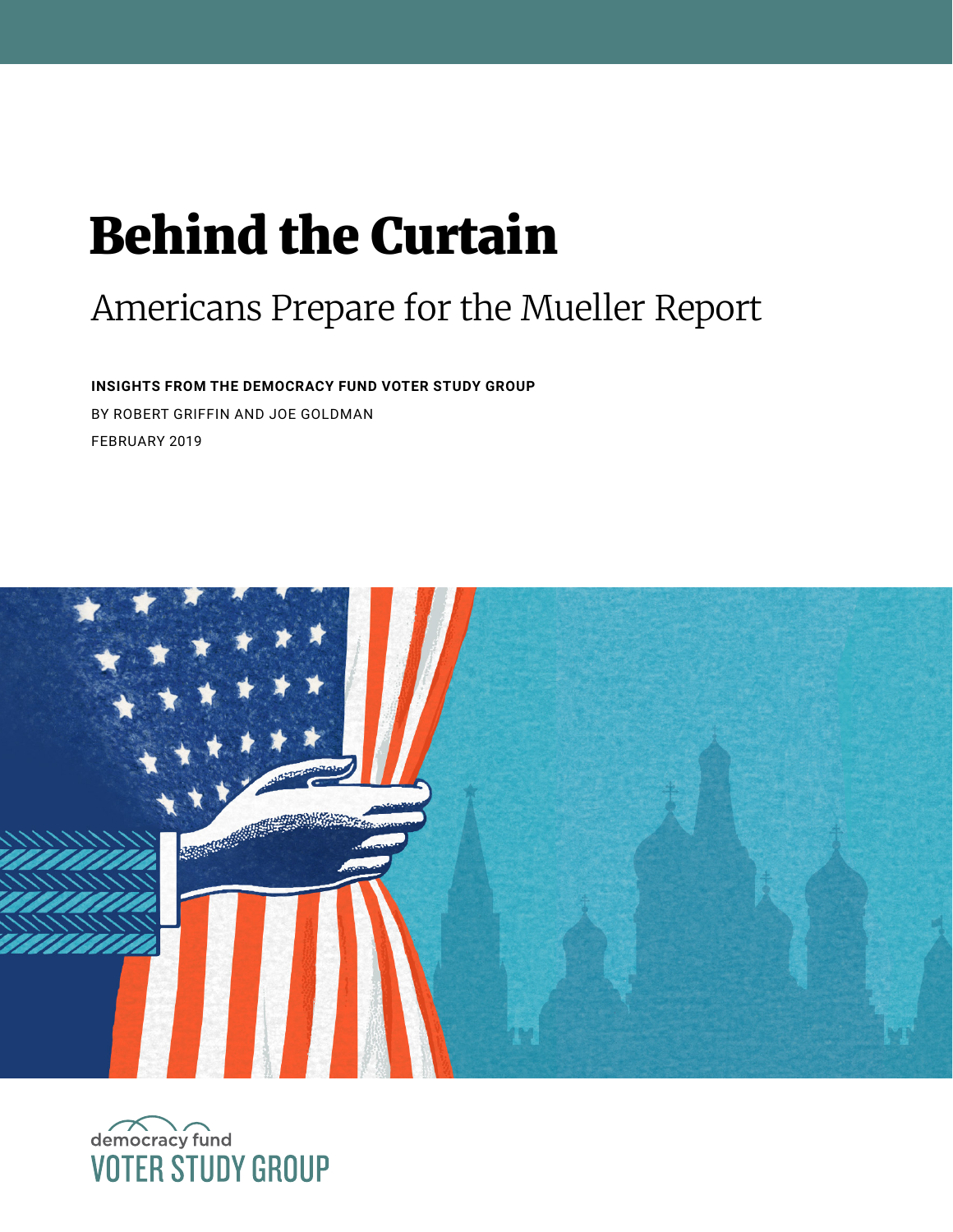#### **ABOUT THE PROJECT:**

The Democracy Fund Voter Study Group is a research collaboration of more than two dozen analysts and scholars from across the political spectrum examining and delivering insights on the evolving views of American voters.

As the 2016 presidential campaign unfolded, it became increasingly clear that the underlying values and beliefs driving voter decisions need to be better understood. To that end, the Voter Study Group sought not to achieve consensus, but to engage in discussion about how the views of the electorate are evolving and what the implications of those changes may be.

To learn more, visit [www.voterstudygroup.org](http://www.voterstudygroup.org).

#### **ABOUT THE SURVEY AND ANALYSIS:**

The 2019 VOTER Survey (Views of the Electorate Research Survey) was conducted in partnership with the survey firm YouGov. In total, 6,779 adults (age 18 and up) with internet access took the survey online between November 17, 2018 and January 7, 2019. Of these respondents, 5,948 were originally interviewed by YouGov in 2011–2012 as part of the 2012 Cooperative Campaign Analysis Project (CCAP), and then again in the December 2016 VOTER Survey. Of those individuals, 3,691 were interviewed in both the 2017 and 2018 VOTER Survey, 1,081 were interviewed in either the 2017 or 2018 VOTER Survey, and 1,176 were interviewed in neither.

The 2019 VOTER Survey also included 290 Hispanic respondents and 326 respondents ages 18 to 24 who were interviewed for the first time in the 2018 VOTER Survey. An additional 214 respondents — the vast majority of whom were Asian American — were interviewed for the first time.

#### **ABOUT THE AUTHOR:**

Robert Griffin is the Research Director, and a participating author, for the Democracy Fund Voter Study Group. Prior, Griffin was the Associate Director of Research at the Public Religion Research Institute, focusing on demographic change and American political behavior; and before that, he was Director of Quantitative Analysis at the Center for American Progress. He is the co-author and lead data analyst for the "States of Change" project.

Joe Goldman is the president of Democracy Fund and Democracy Fund Voice. He is the co-founder of the Democracy Fund Voter Study Group.

*The Democracy Fund Voter Study Group project is made possible through support from Democracy Fund. The views and opinions in this paper are those of the authors and do not necessarily reflect the views and opinions of Democracy Fund, nor of all Voter Study Group participants. Find out more about Democracy Fund and why it supports this research at [www.democracyfund.org.](https://www.democracyfund.org/)*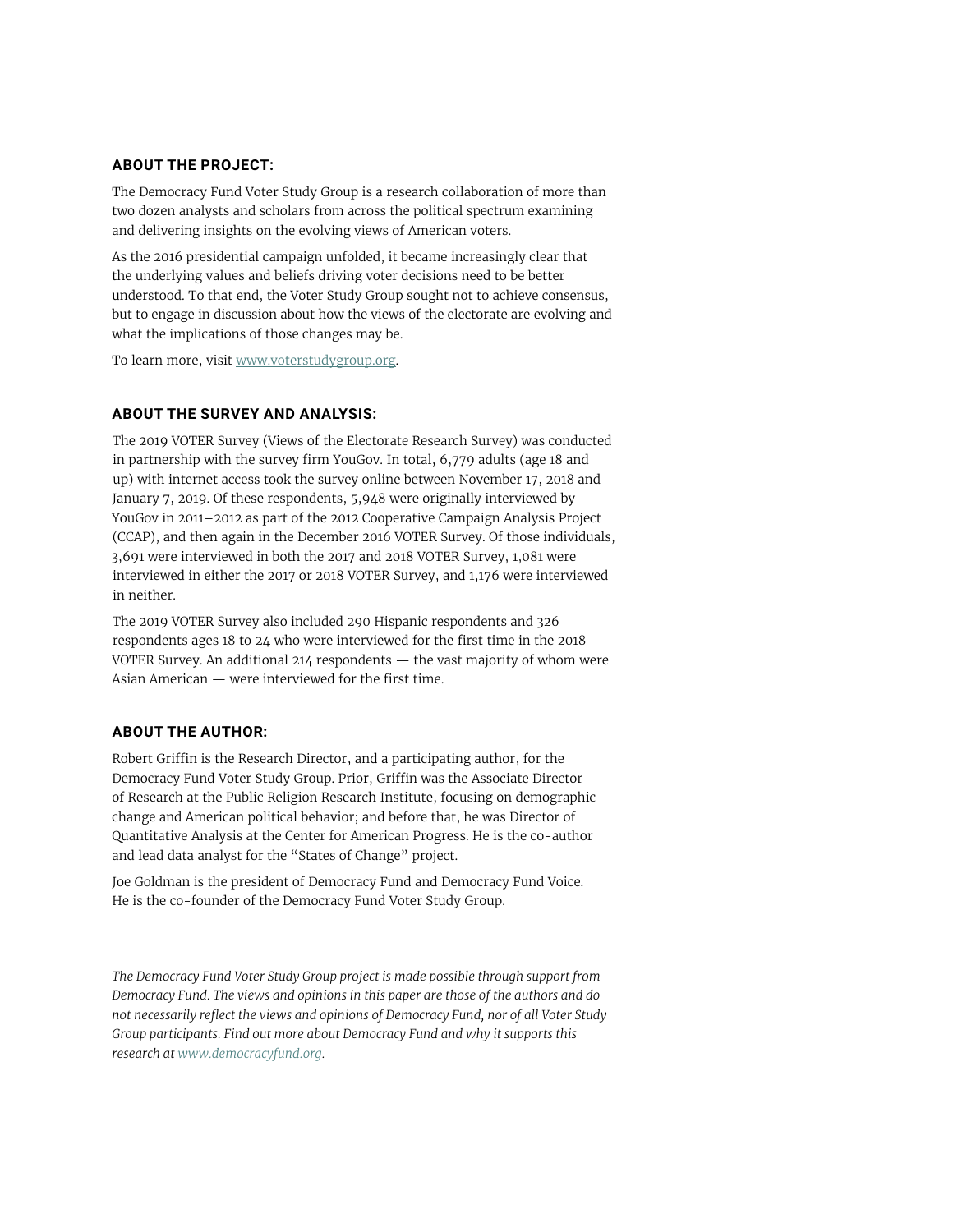#### **KEY FINDINGS**

- **•** Despite a tumultuous and event-filled six months, most Americans have not changed their opinions on issues relating to the Russia investigation.
- **•** A majority of Americans and a plurality of Republicans continue to believe that it would be serious if the Russia investigation concluded that the Trump campaign accepted or sought Russian assistance during the campaign or that his administration obstructed the investigation into Russian election interference.
- **•** Although a majority of Americans think it would be inappropriate for the Trump administration to ignore congressional subpoenas, this view is shared by only one-third of Republicans.

**A** lmost two years ago, Robert Mueller was appointed as a special counsel to investigate Russian interference in the 2016 presidential election, including any links or coordination between Russia and the campaign of President Donald Trump. To date, this investigation has resulted in the indictment of 34 people and three companies. Six of those individuals were former Trump advisers and five have already plead guilty to a variety of charges.<sup>i</sup>

If recent reports are true, that investigation is drawing to a close. An official report detailing Mueller's findings may soon be delivered to Attorney General William Barr and, potentially, released to the public.

This Democracy Fund Voter Study Group brief is an update to ["Jumping to Collusions](https://www.voterstudygroup.org/publications/2018-voter-survey/jumping-to-collusions)," a report on public opinion around the Mueller investigation that we published in June 2018. This update shows how the public currently perceives the Mueller investigation, including its fairness and integrity, the seriousness of the allegations, and the appropriateness of certain actions that the president might take. It is based on the January 2019 VOTER Survey (Views of the Electorate Research Survey) of 6,779 Americans, most of whom had been surveyed previously as part of a longitudinal panel.

Along with the results presented in this brief, several of the findings from the original "Jumping to Collusions" brief still hold:

- **•** Most Americans do not believe that President Trump should remove Robert Mueller or pardon senior members of his administration. It's only among those who have no confidence in the fairness of the investigation that a majority support removing Mueller or pardoning senior administration officials.
- **•** Among Republicans, those who voted for Governor John Kasich and Senator Marco Rubio in the 2016 presidential primary are the most supportive of the investigation and skeptical of presidential actions that might hinder it.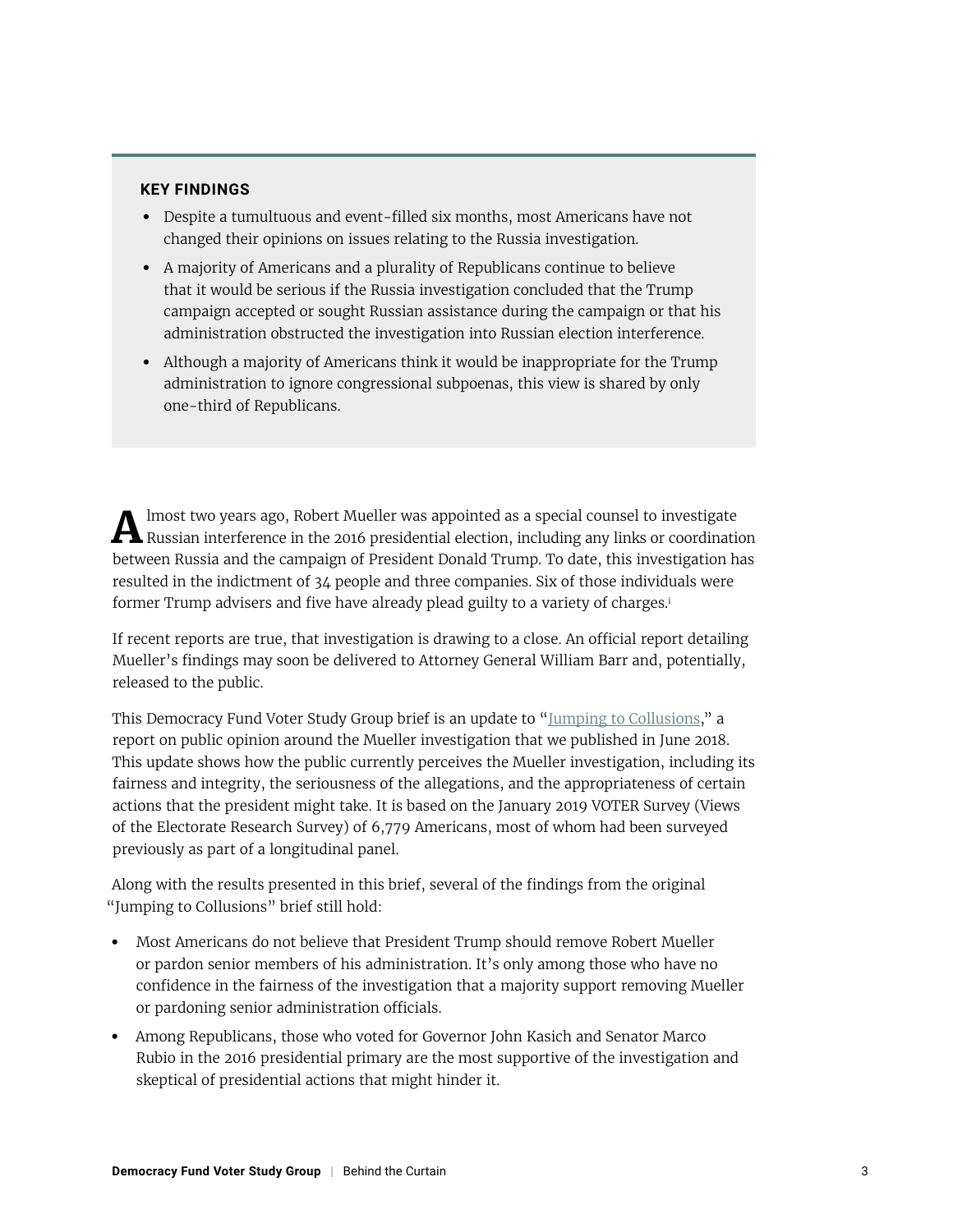# **Little Change in Attitudes About the Russia Investigation**

Despite a report by *The New York Times* that President Trump has attacked the Russia investigation and those leaders associated with it more than 1,100 times as "part of a strategy to beat back the investigations," ii there has not been a substantial shift in attitudes relating to this topic.<sup>iii</sup>

A consistent plurality of Americans remains confident that the investigation is being conducted fairly (49 percent) and have a favorable opinion of Robert Mueller (41 percent). Interestingly, in the face of intense media coverage and efforts to undermine the investigation, almost a quarter (23 percent) of Americans still don't have an opinion of Mueller. However, a clear majority (61 percent) still believe it would be inappropriate for Trump to remove him from the investigation.

About half (52 percent) of Americans think that members of the Trump campaign had improper contact with Russia during the 2016 election. Almost seven in ten Americans (69 percent) think that it would be serious if the Mueller investigation concluded that Trump or his campaign accepted or sought assistance from the Russian government. An identical number (69 percent) of Americans say it would be serious if Mueller found that Trump or his staff obstructed the investigation into Russian involvement in the 2016 election. About six in ten (60 percent) say it would be inappropriate for the president to issues pardons to senior members of his administration.

A consistent 44 percent of Americans believe the president should "definitely" or "probably be impeached" — including more than three-quarters of Democrats (78 percent), about three in ten independents (31 percent), and just 7 percent of Republicans.

That all of these figures have shifted only slightly in the last six months serves to illustrate how entrenched attitudes about the investigation have become.

| <b>Survey Response</b>                                              | May 2018 | <b>Jan 2019</b> | Change |
|---------------------------------------------------------------------|----------|-----------------|--------|
| Confident Russia investigation is being conducted fairly            | 48%      | 49%             | $1\%$  |
| Favorable opinion of Robert Mueller                                 | 38%      | 41%             | 3%     |
| Inappropriate to remove Mueller from investigation                  | 60%      | 61%             | $1\%$  |
| Confidence in Justice Department                                    | 33%      | 31%             | $-2%$  |
| Confidence in F.B.I.                                                | 41%      | 43%             | 2%     |
| Favorable opinion of James Comey                                    | 29%      | 27%             | $-2%$  |
| Trump campaign had improper contact with Russia                     | 51%      | 52%             | $1\%$  |
| Would be serious if the Mueller Investigation concluded that        |          |                 |        |
| Trump accepted assistance from Russian government                   | 68%      | 69%             | $1\%$  |
| Campaign staff accepted assistance from Russian government          | 65%      | 66%             | $1\%$  |
| Trump sought assistance from Russian government                     | 67%      | 69%             | 2%     |
| Trump administration obstructed Russia investigation                | 69%      | 69%             | $0\%$  |
| Inappropriate to issue pardons for senior members of administration | 58%      | 60%             | 2%     |
| Trump should be impeached                                           | 44%      | 44%             | $0\%$  |

#### *Table 1*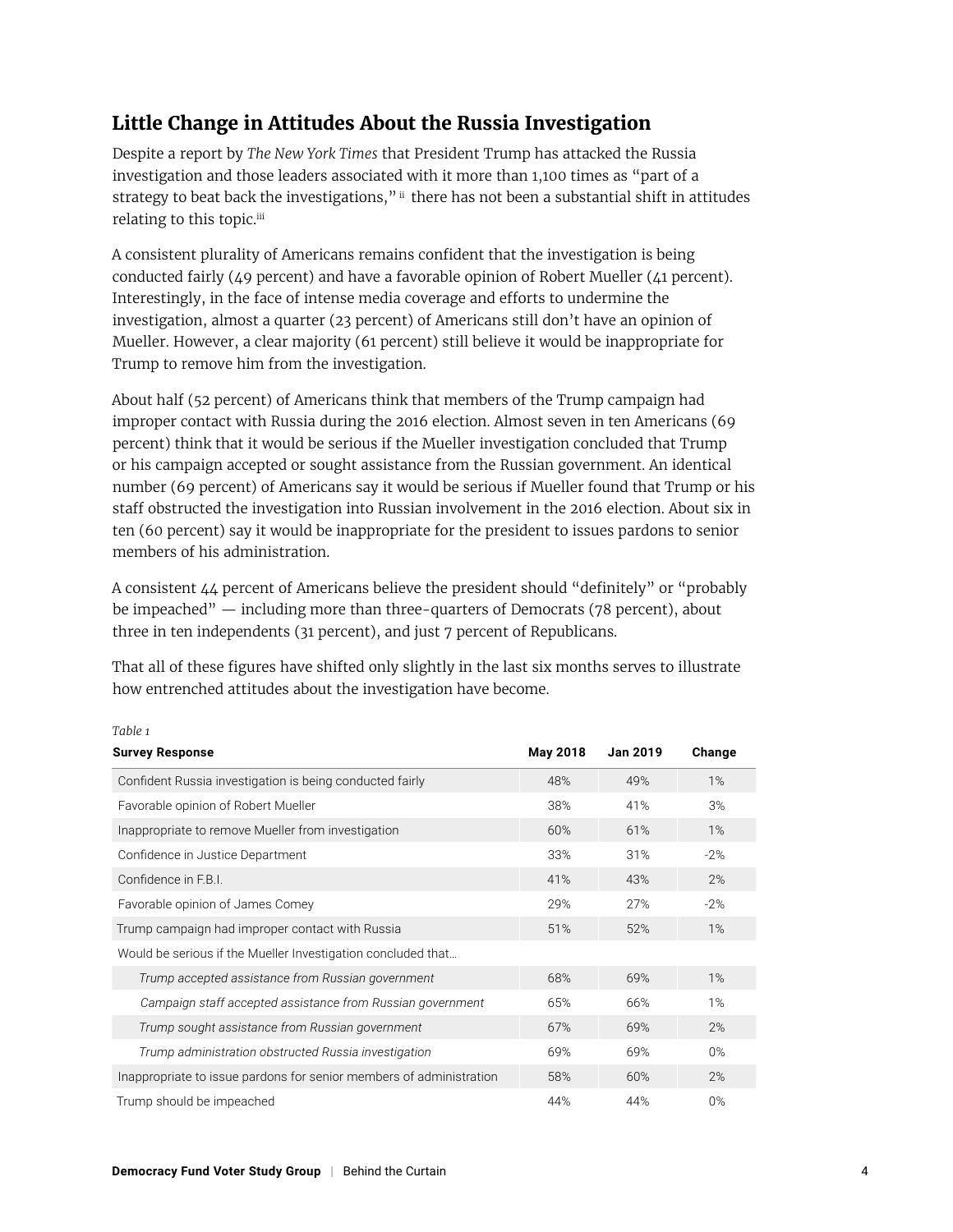## **Majority of Americans See Possible Conclusions of Mueller Report as Serious**

Although the contents of the Mueller report are not yet known, there are two allegations many believe will be addressed in the document. One is that President Trump or a member of his campaign had inappropriate contact with the Russian government during the course of the 2016 election. Another is that President Trump or a member of his administration attempted to obstruct the Russia investigation.

About two-thirds of Americans believe it would be "very" or "somewhat serious" if the investigation concluded that Trump (69 percent) or members of his campaign staff (66 percent) accepted assistance from the Russian government during the 2016 election. A similar number (69 percent) say it would be serious if the investigation found that Trump sought assistance from the Russian government.

Separate from interactions with the Russian government, about two-thirds (69 percent) of Americans also say it would be serious if the investigation concluded that Trump or members of his administration attempted to obstruct the investigation into Russian involvement in the 2016 election.

There are substantial differences between partisans on these issues, but even Republicans believe that the investigation reaching these conclusions would be serious. A plurality of Republicans think it would be serious if the investigation concluded that Trump accepted (50 percent) or sought (49 percent) assistance from the Russian government, or obstructed the investigation into Russian election interference (49 percent). A plurality (44 percent) of Republicans also think it would be serious if the investigation found that members of Trump's campaign accepted assistance from the Russian government.

All that said, no survey can predict how Americans will react to the conclusions reached in the Mueller report. Evidence presented in the report will itself be subject to political debate and public opinion could hinge on how political elites react to these conclusions.

#### *Figure 1*

#### **Majority of Americans Would See Allegations as Serious**



*If any of the following conclusions came out from the investigations, how serious do you think it would be for the Trump administration?*

Source: Voter Study Group — January 2019 VOTER Survey.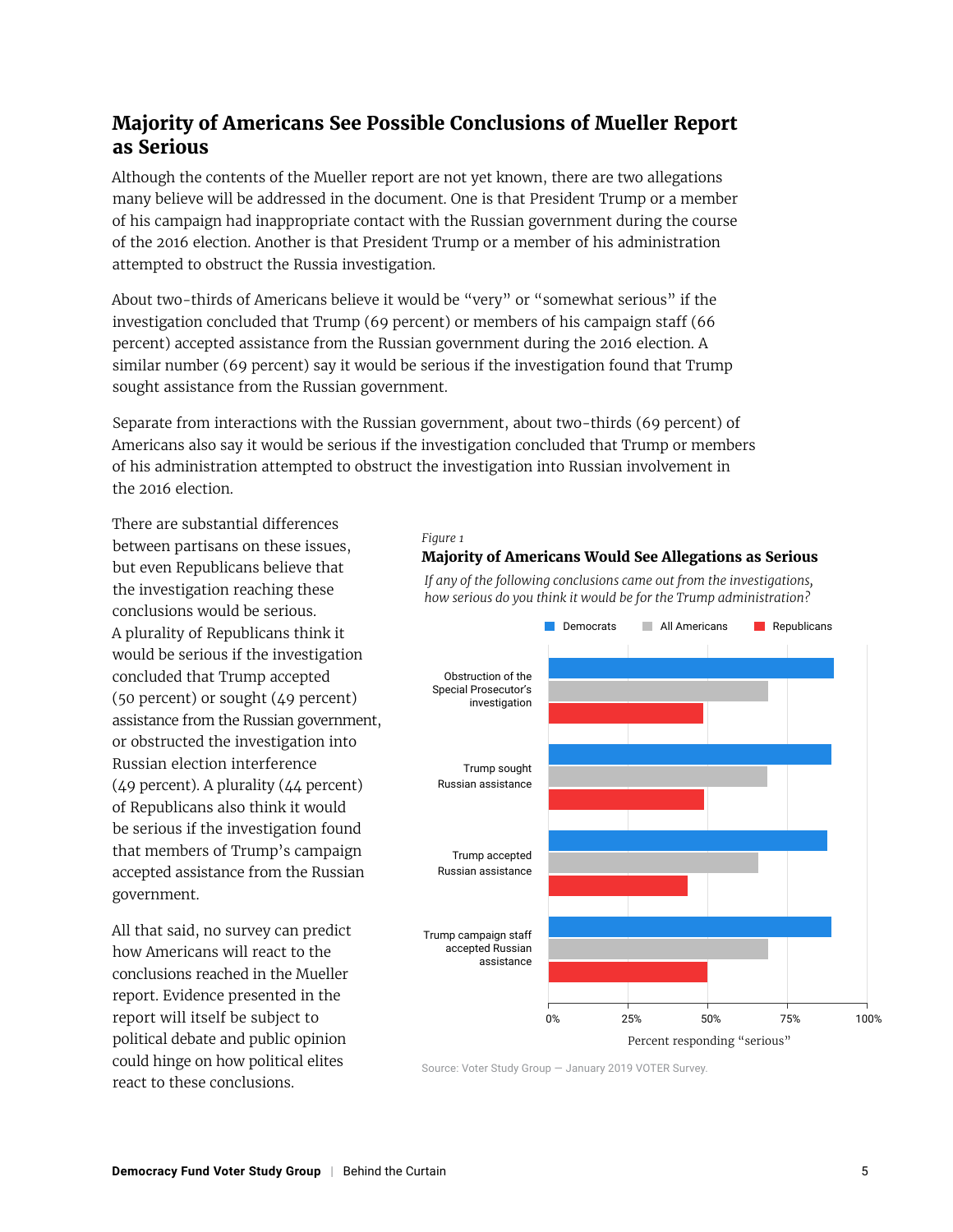# **Only One-Third of Republicans Say the President Should Honor a Subpoena**

As reported by *The New York Times*, the release of the Mueller report may mark the beginning of a series of congressional investigations — acting as a "road map" for oversight committees in the House of Representatives.iv

One of the tools available to these committees is their power to issue subpoenas — official orders to submit emails, documents, and testimony relating to their areas of oversight. As reported by *The Washington Post*, the Trump administration may be planning to broadly assert executive privilege when confronted with these orders.<sup>v</sup> Over the next year, it seems likely that inter-branch conflict over subpoenas will become one of the new battlegrounds in the long-running investigation into the Trump administration.

Today, a majority (59 percent) of Americans believe it would be "inappropriate" for the Trump administration to ignore subpoenas issued by the House — including 46 percent who say it would be "very inappropriate." By contrast, almost a quarter (23 percent) say such an action would be "appropriate." Seventeen percent of Americans said they did not know if it would be "appropriate" or "inappropriate."

However, Republicans (37 percent) are less likely than independents (49 percent) and Democrats (80 percent) to see this action as "inappropriate." In fact, four in ten (40 percent) Republicans say that ignoring a subpoena would be "appropriate" compared to just one in five independents (19 percent) and 11 percent of Democrats.

If the Mueller report does act as a "road map" for future investigations, these partisan divides may prove consequential. Indeed, if congressional oversight is the mechanism by which new evidence is produced, ambivalence among Republican voters on this issue may make it easier for President Trump and his allies to resist the investigation.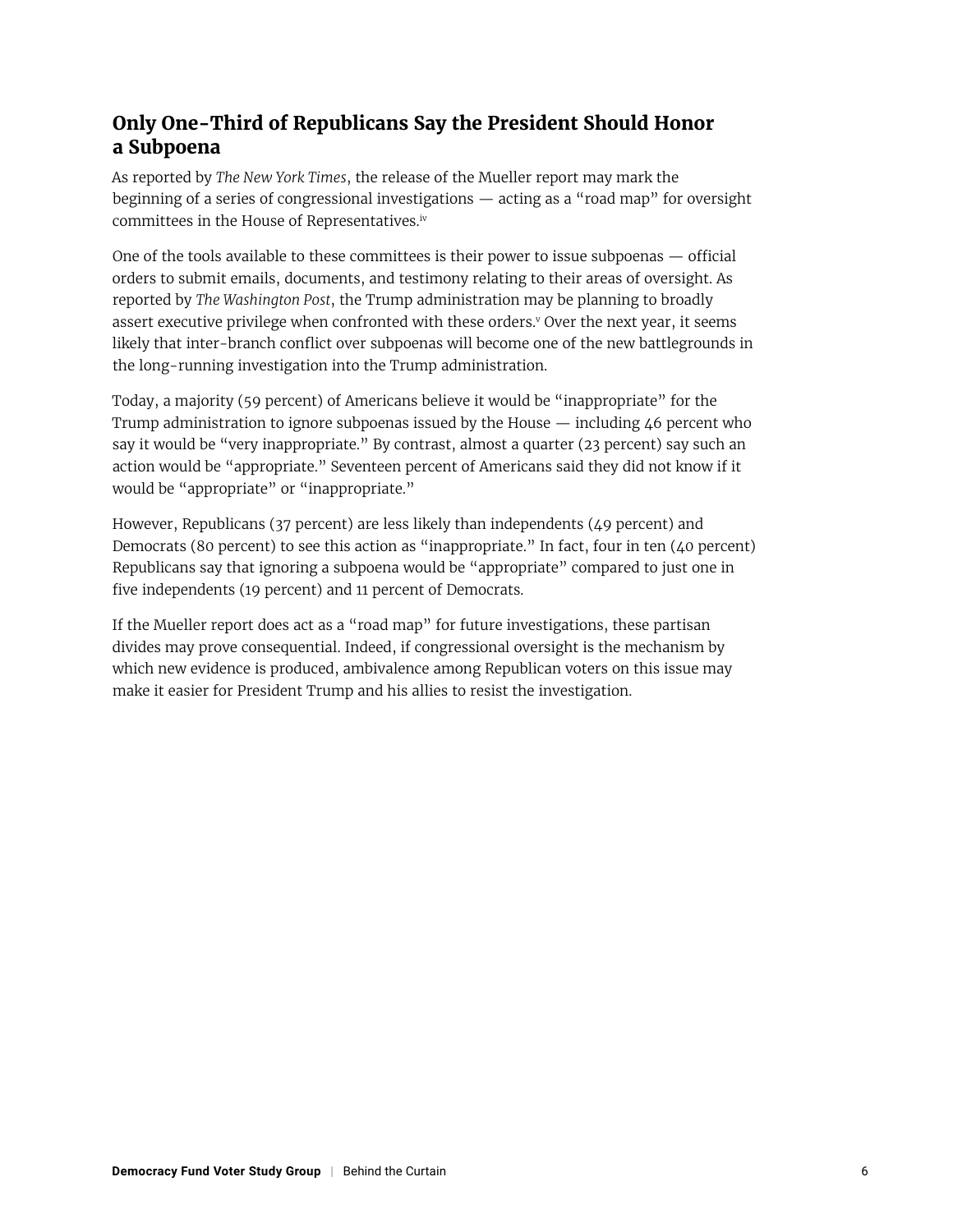### **Endnotes**

- i Andrew Prokop, "All of Robert Mueller's indictments and please deals in the Russia investigation so far," *Vox*, January 25, 2019. Available at: [https://www.vox.com/policy-and](https://www.vox.com/policy-and-politics/2018/2/20/17031772/mueller-indictments-grand-jury)[politics/2018/2/20/17031772/mueller-indictments-grand-jury.](https://www.vox.com/policy-and-politics/2018/2/20/17031772/mueller-indictments-grand-jury)
- ii Larry Buchanan and Karen Yourish, "Trump Has Publicly Attacked the Russia Investigation More than 1,100 Times," The New York Times, February 19, 2019. Available at: [https://www.nytimes.com/](https://www.nytimes.com/interactive/2019/02/19/us/politics/trump-attacks-obstruction-investigation.html) [interactive/2019/02/19/us/politics/trump-attacks-obstruction-investigation.html.](https://www.nytimes.com/interactive/2019/02/19/us/politics/trump-attacks-obstruction-investigation.html)
- iii There is evidence that more substantial shifts occurred prior to the April 2018 VOTER Survey. For example, it would appear that favorability toward Robert Mueller shifted between 2017 and 2018 (Darren Samuelsohn, "Poll shows Mueller's public image at all-time low," Politico, June 13, 2018. Available at: [https://www.politico.com/story/2018/06/13/mueller-investigation-trump](https://www.politico.com/story/2018/06/13/mueller-investigation-trump-poll-643491)[poll-643491\)](https://www.politico.com/story/2018/06/13/mueller-investigation-trump-poll-643491) and that confidence in the F.B.I. shifted sometime between 2015 and 2018 (Ariel Edwards-Levy, "Republican Confidence in the FBI Has Dropped Since 2015," Huffington Post, January 31, 2018. Available at: [https://www.huffingtonpost.com/entry/republican-confidence-in](https://www.huffingtonpost.com/entry/republican-confidence-in-the-fbi-has-dropped-since-2015_us_5a721bbbe4b09a544b5616a7)[the-fbi-has-dropped-since-2015\\_us\\_5a721bbbe4b09a544b5616a7](https://www.huffingtonpost.com/entry/republican-confidence-in-the-fbi-has-dropped-since-2015_us_5a721bbbe4b09a544b5616a7)).
- iv Neal K. Katyal, "The Mueller Report is Coming. Here's What to Expect." The New York Times, February 21, 2019. Available at: [https://www.nytimes.com/2019/02/21/opinion/mueller-report](https://www.nytimes.com/2019/02/21/opinion/mueller-report-trump-democrats-barr.html)[trump-democrats-barr.html.](https://www.nytimes.com/2019/02/21/opinion/mueller-report-trump-democrats-barr.html)
- v Carol D. Leonnig, "A beefed-up White House legal team prepares aggressive defense of Trump's executive privilege as investigations loom large," The Washington Post, January 9, 2019. Available at: [https://www.washingtonpost.com/politics/a-beefed-up-white-house-legal-team-prepares](https://www.washingtonpost.com/politics/a-beefed-up-white-house-legal-team-prepares-aggressive-defense-of-trumps-executive-privilege-as-investigations-loom-large/2019/01/09/066b8618-1045-11e9-84fc-d58c33d6c8c7_story.html)[aggressive-defense-of-trumps-executive-privilege-as-investigations-loom-large/2019/01/09/066](https://www.washingtonpost.com/politics/a-beefed-up-white-house-legal-team-prepares-aggressive-defense-of-trumps-executive-privilege-as-investigations-loom-large/2019/01/09/066b8618-1045-11e9-84fc-d58c33d6c8c7_story.html) [b8618-1045-11e9-84fc-d58c33d6c8c7\\_story.html.](https://www.washingtonpost.com/politics/a-beefed-up-white-house-legal-team-prepares-aggressive-defense-of-trumps-executive-privilege-as-investigations-loom-large/2019/01/09/066b8618-1045-11e9-84fc-d58c33d6c8c7_story.html)